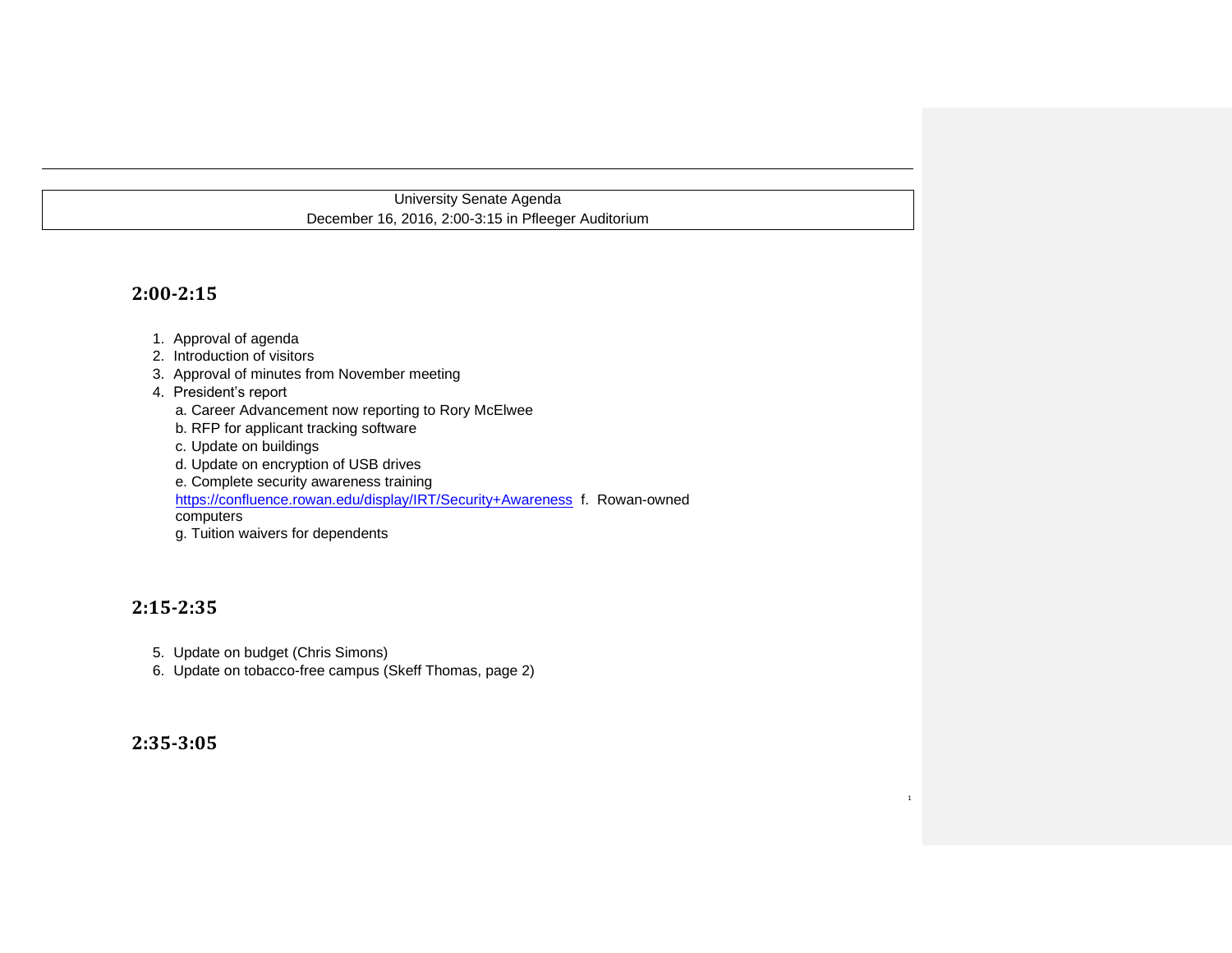- 7. Second reading: Task force on Diversity and Inclusion (page 7)
- 8. Second reading: Proposed changes to Registrar's policies and procedures (page 8)

# **3:05-3:15**

- 9. Old business
- 10.New business

### **Charge and Composition for a**

### **Taskforce to Investigate the Feasibility of Becoming a Tobacco-Free Campus Charge:**

The taskforce will outline the rationale for becoming a tobacco-free campus, including researching the feasibility of adopting new policies; conducting assessment and research to gauge support of all campus constituencies; developing policy goals and policy language; developing an implementation schedule for policy and support for affected individuals to sustain policy; developing a case to be presented to all constituencies, including the university administration and Board of Trustees.

Composition of the task force:

- Two co-chairs: Nancy Buhrer; Skeff Thomas
- Two or three student representatives: Brooke Neary, Jaime Kisthardt
- Representative(s) from Dean of Student's office: Joe Mulligan
- Representative(s) from Office of Institutional Research: June Ragone
- Representative(s) from University Health Center: Scott Woodside
- Representative(s) from Camden Campus: TBD
- Representatives/experts from Department of Health and Exercise Science: Greg Biren, Joanne Bullard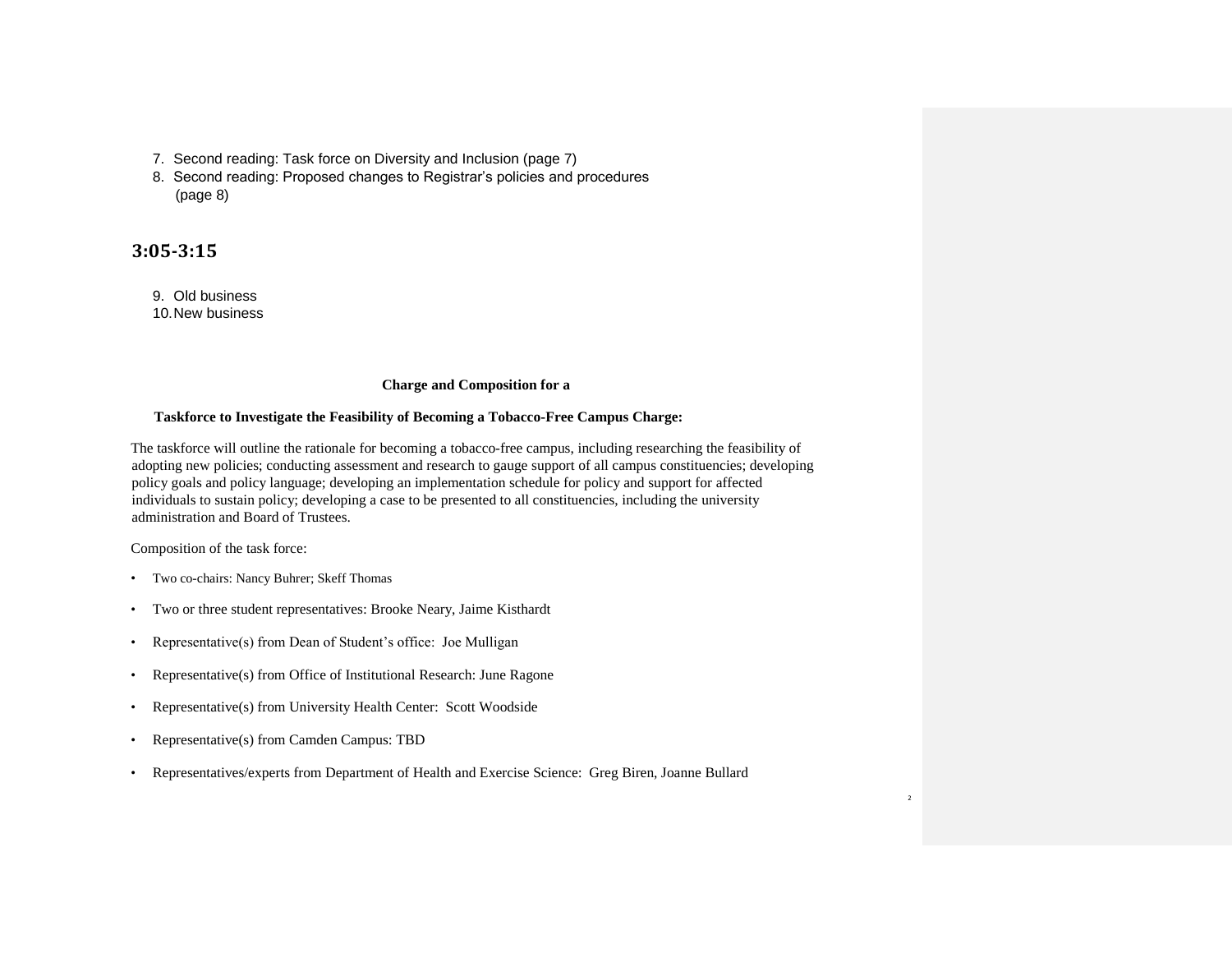- Representative(s) from medical professionals at RUSOM and/or CMSRU: Darshan Roy
- Representative(s) from University Facilities, Planning and Design: Arijit De; Jim Lovegrove
- Representative(s) of professional staff and bargaining units: Steve Levine, Cindy Finer

**Timeline:** Senate process to form/convene/charge task-force—Fall 2016; Task force collect data, input from community, draft policy language, determine support for affected individuals -- AY 2017; Board of Trustees action June 2017 – December 2017; implement September 2017 - January 2018.

# **Rowan University Policy (Glassboro Campus)**

https://confluence.rowan.edu/display/POLICY/Smoking+policy ROWAN UNIVERSITY POLICY

Title: *Smoking Policy* Subject: *Student Life* Policy No: *SL: 2016:12* Applies: *University-Wide* Issuing Authority: *President* Responsible Officer: *Vice President for Student Life and Dean of Students* Adopted: *08/10/2016* Last Revision: Last Reviewed:

### I. PURPOSE

This policy provides guidelines regarding the prohibition of smoking in university buildings in compliance with New Jersey state law and applicable regulations and in compliance with University policy.

#### II. ACCOUNTABILITY

Under the direction of the President, the Vice President for Student Life and Dean of Students shall implement and ensure compliance with this policy.

3

### III. APPLICABILITY

This policy applies to all Rowan University faculty, staff, students, and visitors to all Rowan University campuses.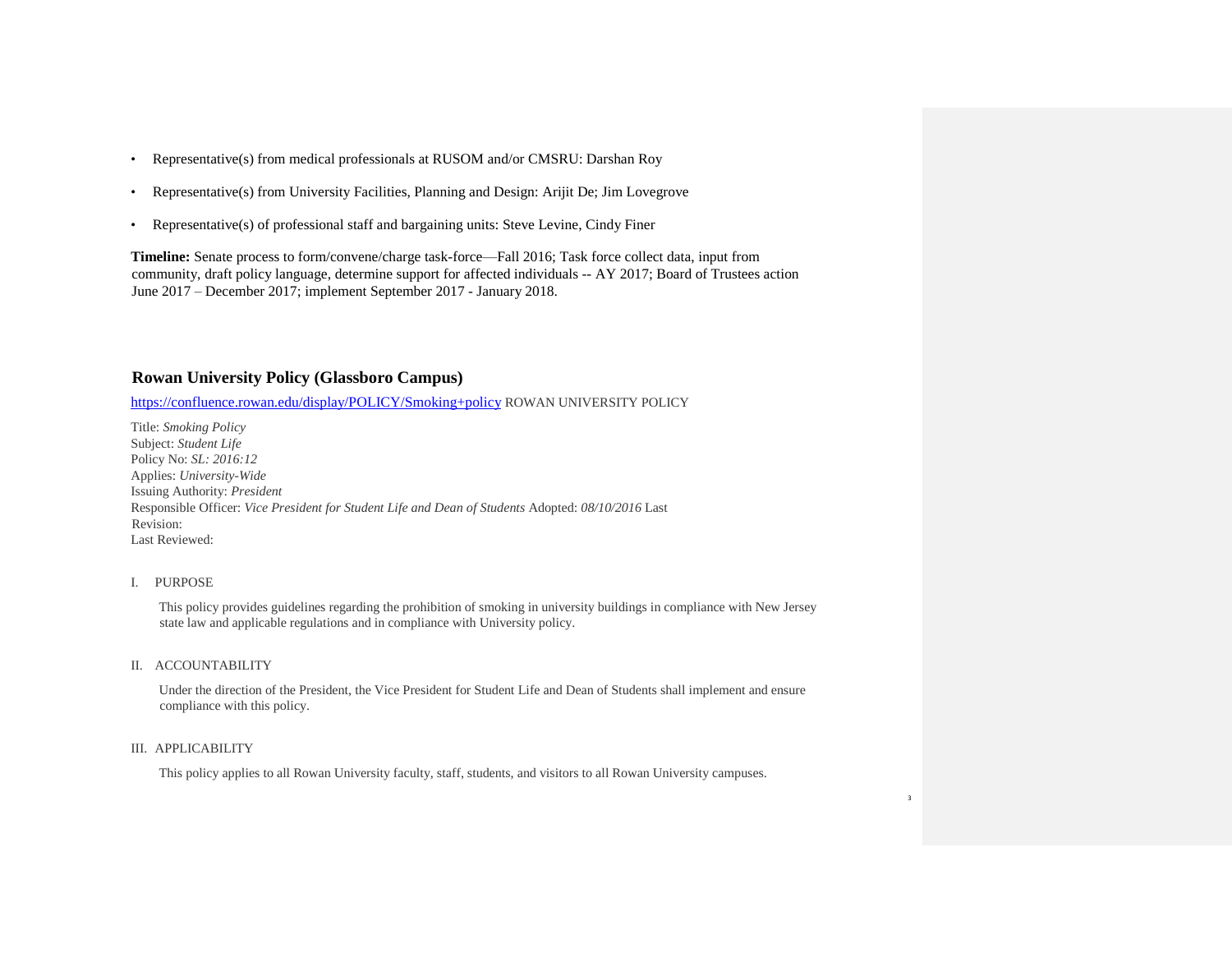### IV. DEFINITIONS

- 1. *Electronic smoking device* an electronic device that can be used to deliver nicotine or other substances to the person inhaling from the device, including, but not limited to, an electronic cigarette, cigar, cigarillo, hookah or pipe.
- 2. *Smoking* the burning of, inhaling from, exhaling the smoke from, or the possession of a lighted cigar, cigarette, pipe or any other matter or substance which contains tobacco or any other matter that can be smoked, or the inhaling or exhaling of smoke or vapor from an electronic smoking device.

### V. REFERENCES

1. Rowan University Policy - Student Code of Conduct

### VI. POLICY

- 1. New Jersey statutes state that the right of the non-smoker to breathe clean air supersedes the right of the smoker to smoke.
- 2. On the Glassboro Campus smoking of tobacco products and the use of electronic smoking devices is prohibited inside and within 50 feet of all academic, residential, service, and administrative buildings.
- 3. The Stratford Campus became smoke free on July 1, 2012. Smoking is prohibited in all University owned or leased facilities and vehicles.

# *Rowan SOM Policy*

### **Clean Air / Smoke-Free Environment**

In an effort to provide a safe, healthy and comfortable environment for all patients, faculty, staff members, students, volunteers, visitors and the general public, smoking is prohibited in all University owned or leased facilities and vehicles. The Stratford campus became smoke free on July 1, 2012. This policy regarding a clean air / smoke - free environment in all University-owned or leased facilities and vehicles is set to protect the health of non-smoking patients, faculty, staff members, students, volunteers, visitors and the general public; to help those who wish to quit smoking do so; and to serve as an example to the community.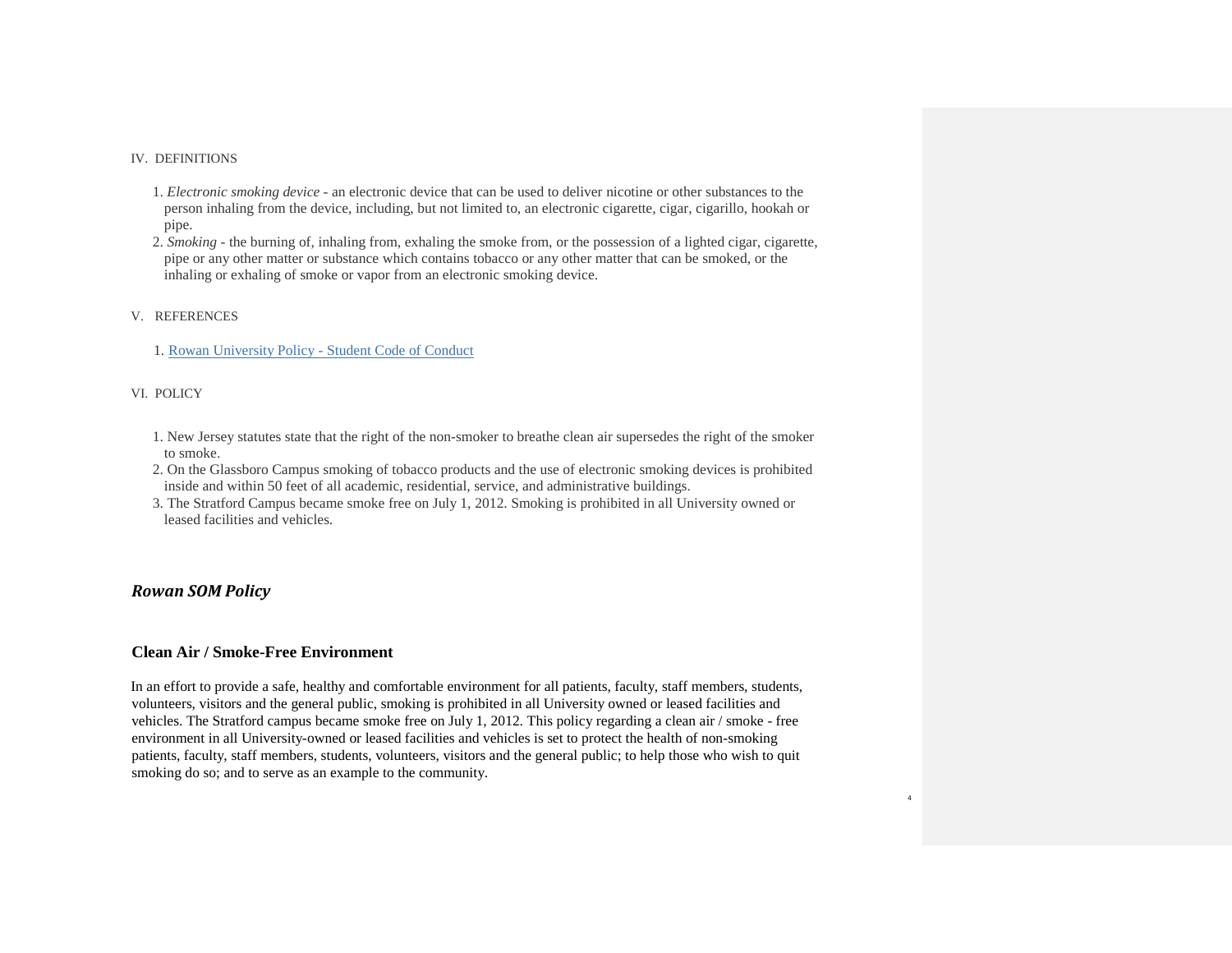# *Cooper Medical School of Rowan University Policy*

## **Smoking**

PURPOSE: To establish rules which prohibit tobacco smoking in the workplace. 71 Cooper Medical School of Rowan University Student Handbook - Policies Updated 2/22/2016 POLICY: CMSRU, in compliance with PL 1981, Chapter 320, and consistent with the policy of Rowan University, bans smoking inside and within 50 feet of all academic, residential, service and administrative buildings on campus. SCOPE: This policy applies to all CMSRU medical students, visiting medical students, faculty and staff. DEFINITIONS: Under PL 1981, Chapter 320, smoking is the burning of a lighted cigar, cigarette, pipe, or any other matter or substance which contains tobacco. PROCEDURE: New Jersey statutes state that the right of the non-smoker to breathe clean air supersedes the right of the smoker to smoke. CMSRU has adopted a policy to ban smoking inside and within 50 feet of all academic, residential, service and administrative buildings on campus

# *Rowan College at Gloucester County Policy*

# **Smoke- and Tobacco-Free Environment**

*Administrative procedure and Board policy 2004, revised 4/18/14* 

To ensure compliance with New Jersey state law concerning the provision of a smokefree environment that protects, preserves and fosters the health and safety of all persons, the College prohibits smoking in all buildings and grounds except in designated smoking areas identified by "Smoking Permitted Area" signs.

*Rowan College at Burlington County Policy* 

# **Smoking Prohibited on College Premises**

Policy 604 adopted by the RCBC Board of Trustees March 11, 2014 (superseding the policy of April 18, 2007)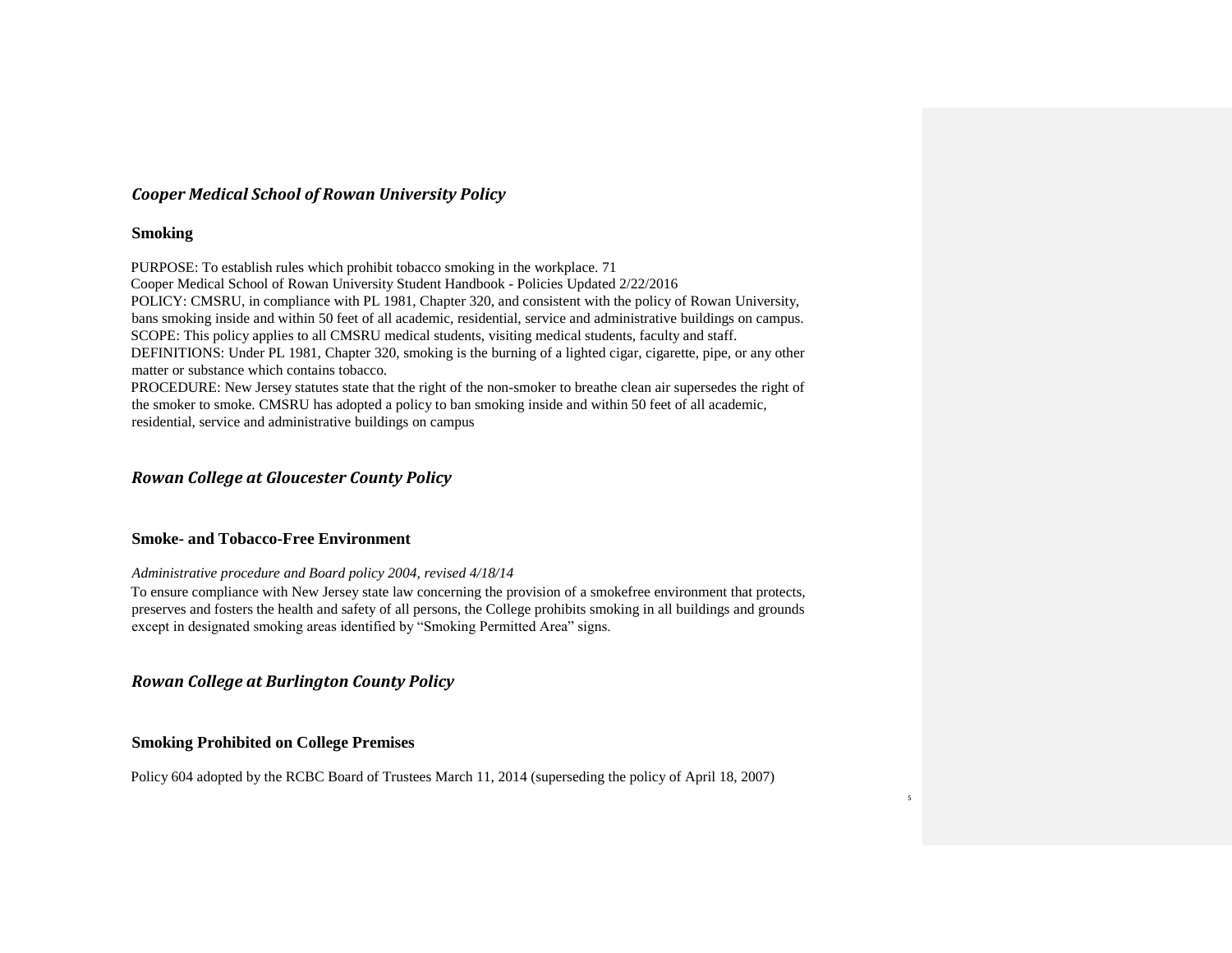### **Introduction**

1. Smoking on college property by any person at any time anywhere is strictly prohibited.

College property includes all college vehicles as well as real estate owned by the college. 2. Rowan College at Burlington County recognizes the health hazards associated with smoking. These health hazards can have serious implications both for the smoker and the non-smoker. Enactment of this policy will promote the health and welfare of all individuals on campus and enhance the comfort of non-smokers, particularly those with health conditions aggravated by exposure to smoking.

3. The effect of this Policy is to prohibit smoking not only in all buildings but also on all areas of college property. This means that smoking is prohibited on the grounds, playing fields, walkways, roadways, parking lots, in and around the perimeter of any building.

# **"Smoking" Defined**

For purposes of this policy, "smoking" is defined as the burning of a lighted cigar, cigarette, pipe, or any other matter or substance that contains tobacco as well as the use of smokeless tobacco, snuff, and electronic cigarettes or any product that simulates the act of smoking.

# *Camden County College Policy*

### **Tobacco-Free Institution Policy**

Camden County College is committed to the promotion of the good health of our students, employees and the entire College community by providing a healthy environment in which to learn and work while furthering the mission of the College. Therefore, Camden County College has established this *tobacco-free campus* policy.

- 1. Smoking and the use of all tobacco or "tobacco-like" products, on all College property by any person at any time, is strictly prohibited.
	- For purposes of this policy, "smoking" is defined as the burning of a lighted cigar, cigarette, pipe, or any other matter of substance that contains tobacco or any tobacco-like product, as well as the use of smokeless tobacco, snuff, or similar substance. E-cigarettes and vapor cigarettes are additionally banned within this policy.

6

– College property includes all vehicles and real estate owned, leased, or controlled by the College.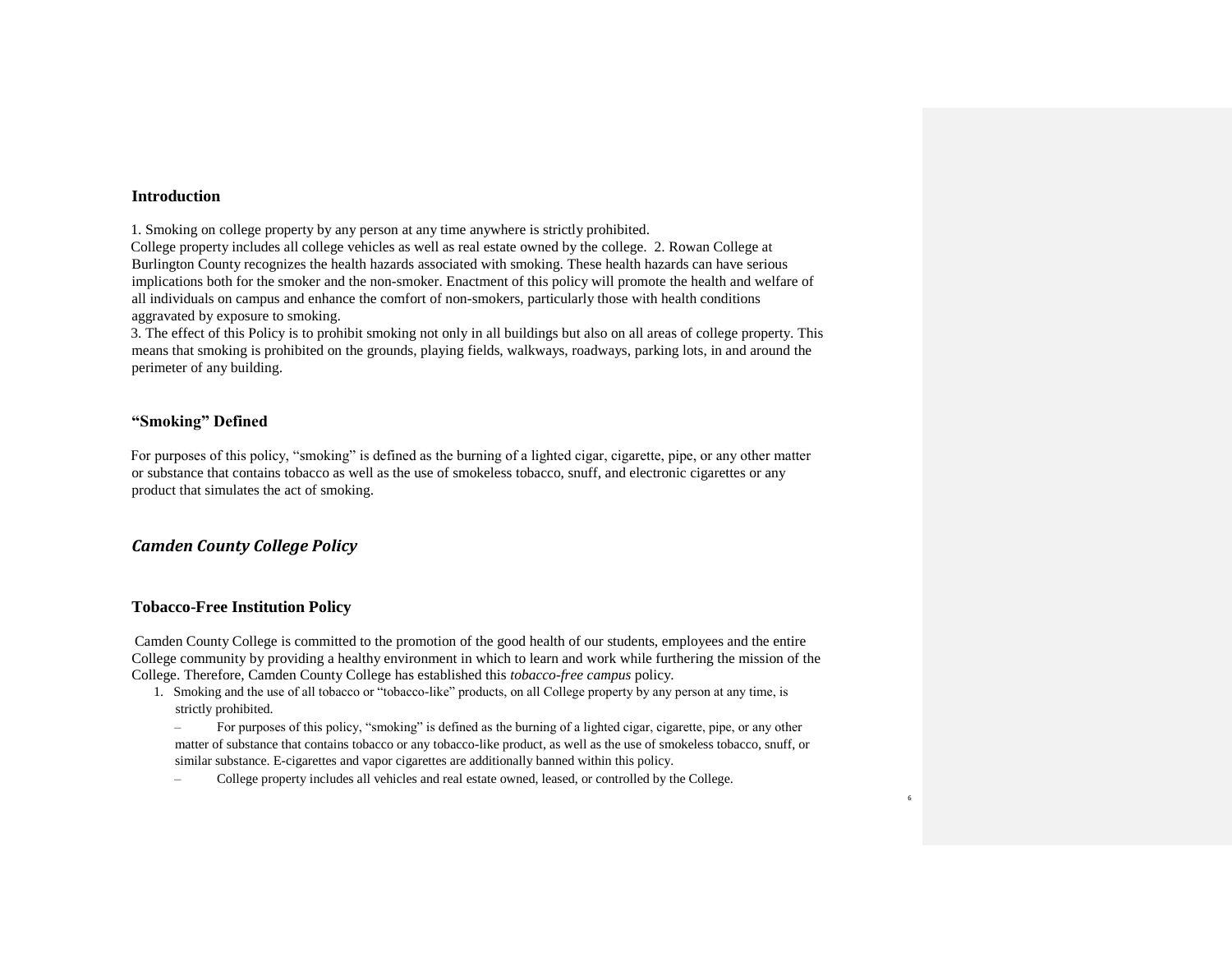- The use of all tobacco products is prohibited on the grounds, playing fields, walkways, roadways, parking lots, all vehicles on College property and in or around the perimeter of any building.
- This policy shall apply to all students, employees, contractors and visitors on College property as defined above.
- 2. Camden County College recognizes the health hazards associated with tobacco addiction. The College also recognizes the challenges faced by those addicted to tobacco products. The College supports students' efforts to quit using tobacco products. Visit the Student Advisement Center for options.
- 3. Any student who violates this Policy shall be subject to fine and disciplinary measures in accordance with the provisions of the Student Code of Conduct as contained in the Student Handbook. Other individuals, including visitors to the College, who violate this policy, may be asked to leave the College property. All violators are also subject to sanctions provided by applicable laws and regulations.

# **Additional Resources for Tobacco-Free/Smoke-Free Campus Initiatives**

# **Tobacco Free College Campus Initiative**

http://tobaccofreecampus.org/

# **ANR Americans for Nonsmokers' Rights**

**Information regarding Colleges/Universities**

## http://no-smoke.org/goingsmokefree.php?id=447

Link to the Model policy for a **Smokefree** College/University from the group ANR Americans for Nonsmokers' Rights file://rowanads.rowan.edu/home/mulligan/Downloads/modeluniversitypolicy%20(1).pdf

7

Link to the Model policy for a **Tobacco-free** College/University from the group ANR Americans for Nonsmokers' Rights file://rowanads.rowan.edu/home/mulligan/Downloads/modeluniversitytobaccofreepolicy. pdf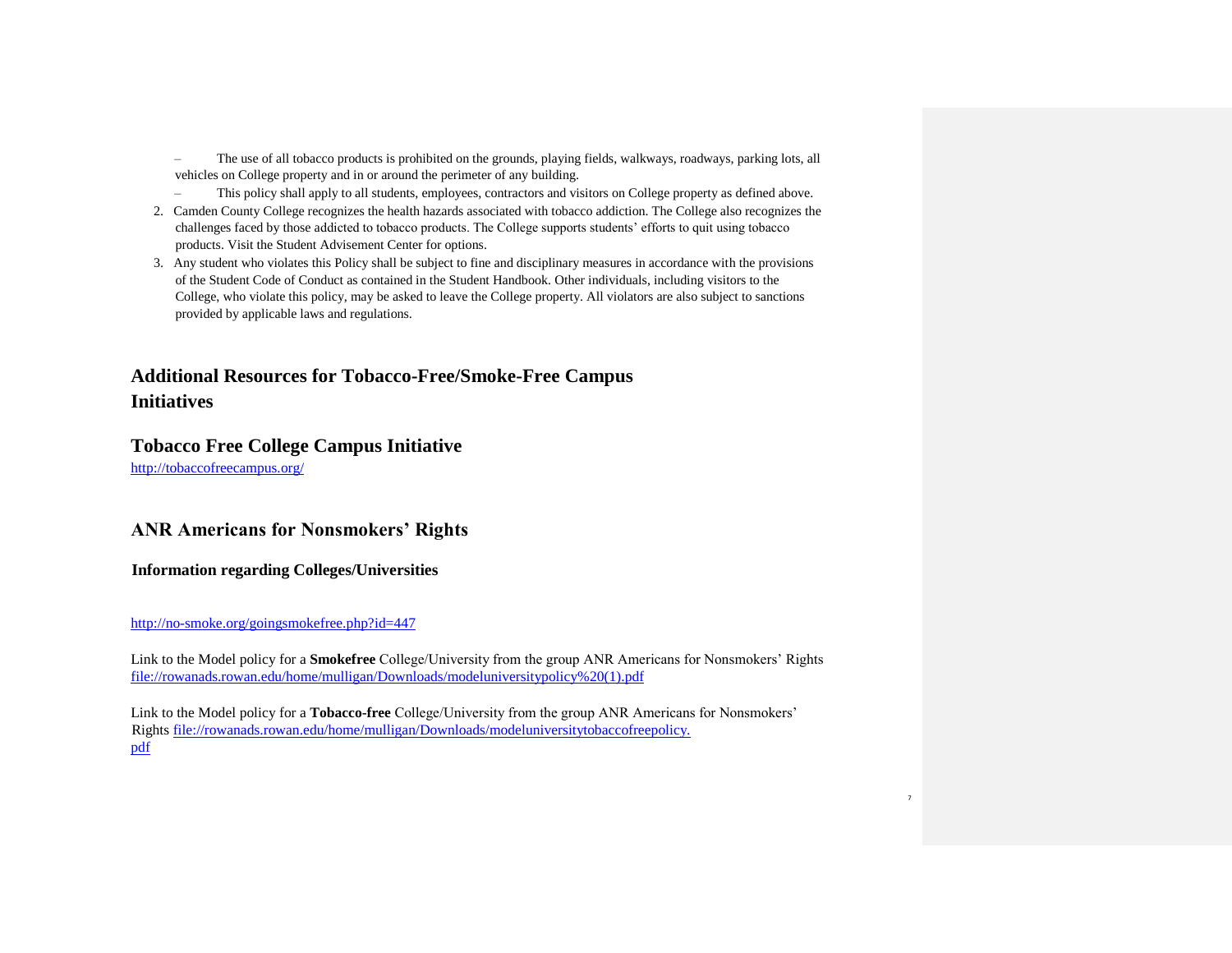## *Task Forceon Diversity and Inclusion in the Rowan Core*

Because a university education should help students to become informed, thoughtful, and productive citizens, that education should help them to understand and engage the increasing diversity of the campus, country, and beyond. Given the importance of students developing the academic foundation and interpersonal skills necessary to achieve these goals, thistask force will develop a plan for integrating diversity and inclusion in the Rowan Core.

### The task force should:

- Examine how other colleges and universities have implemented a diversity and inclusion requirement
- Develop and establish a standard for diversity and inclusion proficiency in Rowan Core
- Identifywhich existing courses could be included
- Investigate the syllabi of existing courses to ensure they meet the established standard
- Examine if new courses need to be developed to meet the standards
- Consider staffing and training requirements
- Investigate existing and desirable campus resources to support the curricular and co-curricular advancement of diversity and inclusion

8

- Investigate the fiscal impact of potential changes
- Ensure the course (or courses) do not violate the Lampitt Law
- Ensure the course (or courses) do not slow the time to graduation

The task force membership will include:

One representative from College of Communication & Creative Arts: One representative from the College of Business One representative from the College of Engineering One representative from the College of Science & Mathematics One representative from the College of Performing Arts One representative from the College of Education One representative from the College of Humanities & Social Sciences One representative from the Schoolof Earth and the Environment One representative from the Schoolof Health Professions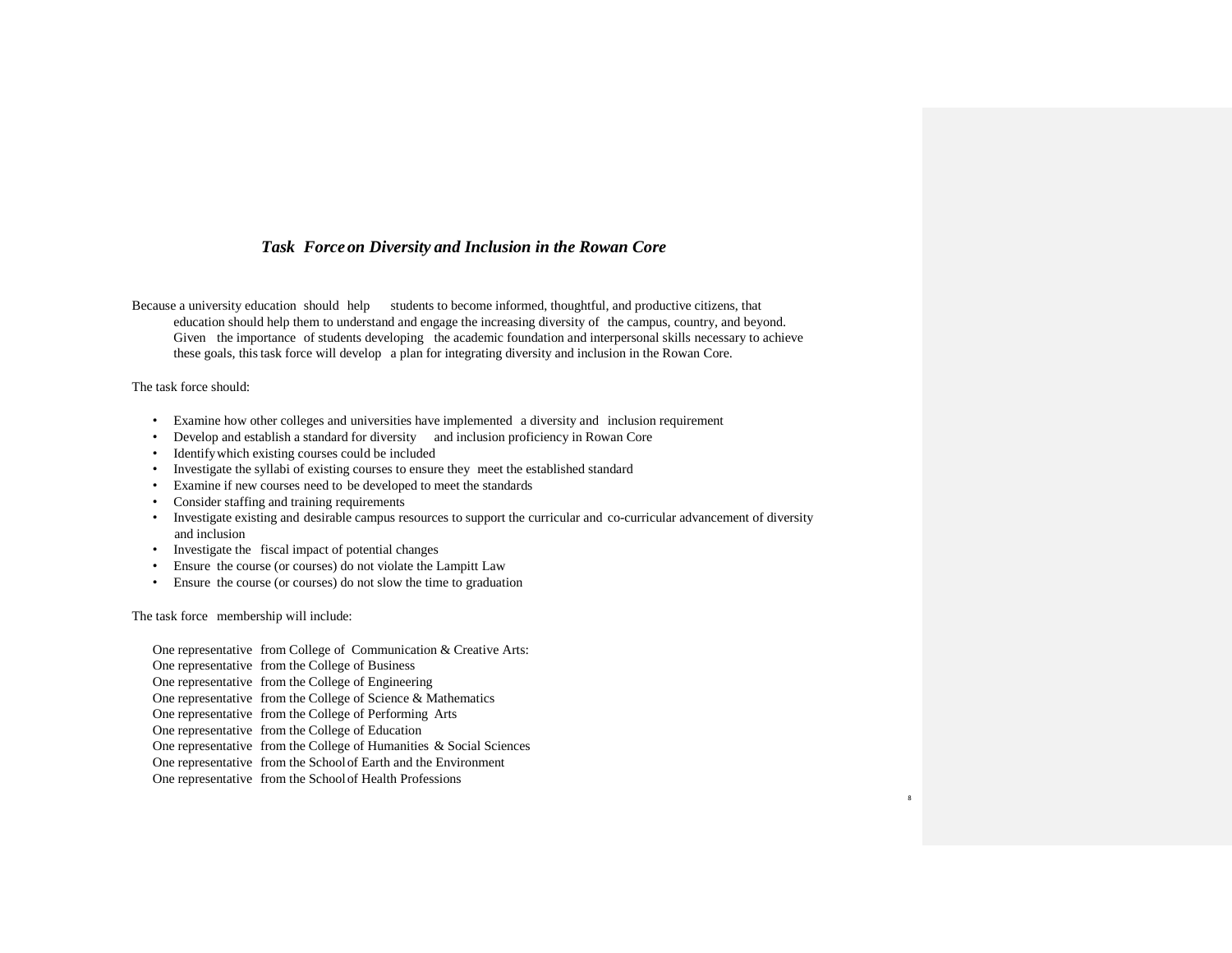One representative from the Office of Social Justice and Conflict Resolution One representative from the Senate Diversity Committee Four students

Timeline: The task force should convene no later than February 1, 2017 and submit their final recommendations to the Senate by December 1, 2017.

#### **Recommended Updates from the Registrar and the Registrar Academic Board (RAB) to Existing Registration-related Policy** As of 04/22/16 – DRAFT – updated 10/2016 by request – SEE COMMENTS FOR UPDATES

#### **Rationale for Updates to Existing Registration Policy**

As of January 4, 2016, the Registrar's Office and the Registrar's advising board, RAB, have been charged by the Provost's Office to assess and evaluate registration-related policies, practices, and processes, to ensure that they:

- 1. are fairly and consistently administered across campus, regardless of academic program or college;
- 2. are compliant with recent Financial Aid audit-related findings;
- 3. are up to date and easily found; (For example, currently, several differing versions of registration-related policy are found on many locations throughout the web.)
- 4. are student-centered, serving our current student population in the best possible ways, taking into account changes in that population such as online and off-site students, our office's shift to include graduate students, and the addition of Rowan Global's multiple Parts of Term and drop/add sessions;
- 5. written policy and office practice align, and that any changes therein are well-communicated to students, faculty, and staff. (For example, no policy or form allows advisor signatures for overrides, registration, etc.; however, there has been a significant shift in the way advisors function on this campus and, based upon the desires of many academic departments, it had been the practice of the Registrar's Office to accept advising signatures.)

9

#### **RAB Board Members**

- **1.** One representative from the Dean's Office of the College of Communication & Creative Arts: **Olga Vilceanu**
- **2.** One representative from the Dean's Office of the College of Business: **Margaret Van Brunt**
- **3.** One representative from the Dean's Office of the College of Engineering: **Steve Chin/Maria Perez-Colon**
- **4.** One representative from the Dean's Office of the College of Science & Mathematics: **Eve Sledjeski**
- **5.** One representative from the Dean's Office of the College of Performing Arts: **Melanie Stewart**
- **6.** One representative from the Dean's Office of the College of Education: **Lisa Vernon-Dotson/Beth Wassell**
- **7.** One representative from the Dean's Office of the College of Humanities & Social Sciences: **Stephen Fleming/Larry Butler**
- **8.** One representative from the Honor's College: **Kristen diNovi**
- **9.** One representative from GSBS: **Diane Worrad**
- **10.** One representative from Rowan Global: **Kelly Yanek/Georg Watt/Marie Dionosi**
- **11.** One to three representatives (as needed) from SEM/Advising: **Lori Getler and Beth Rey**
- **12.** One representative from Student Life/Orientation: **Drew Tinnin**
- **13.** One representative from University Scheduling: **Steve Kessel**
- **14.** One representative from ASA: **Jeffrey Fields**
- **15.** One representative from the Senate Academic Policies & Procedures Committee: **Mike Grove/Eddie Guerra**
- **16. Rebecca Gollihur**, University Registrar or designee, which will often be **Melissa McKenna**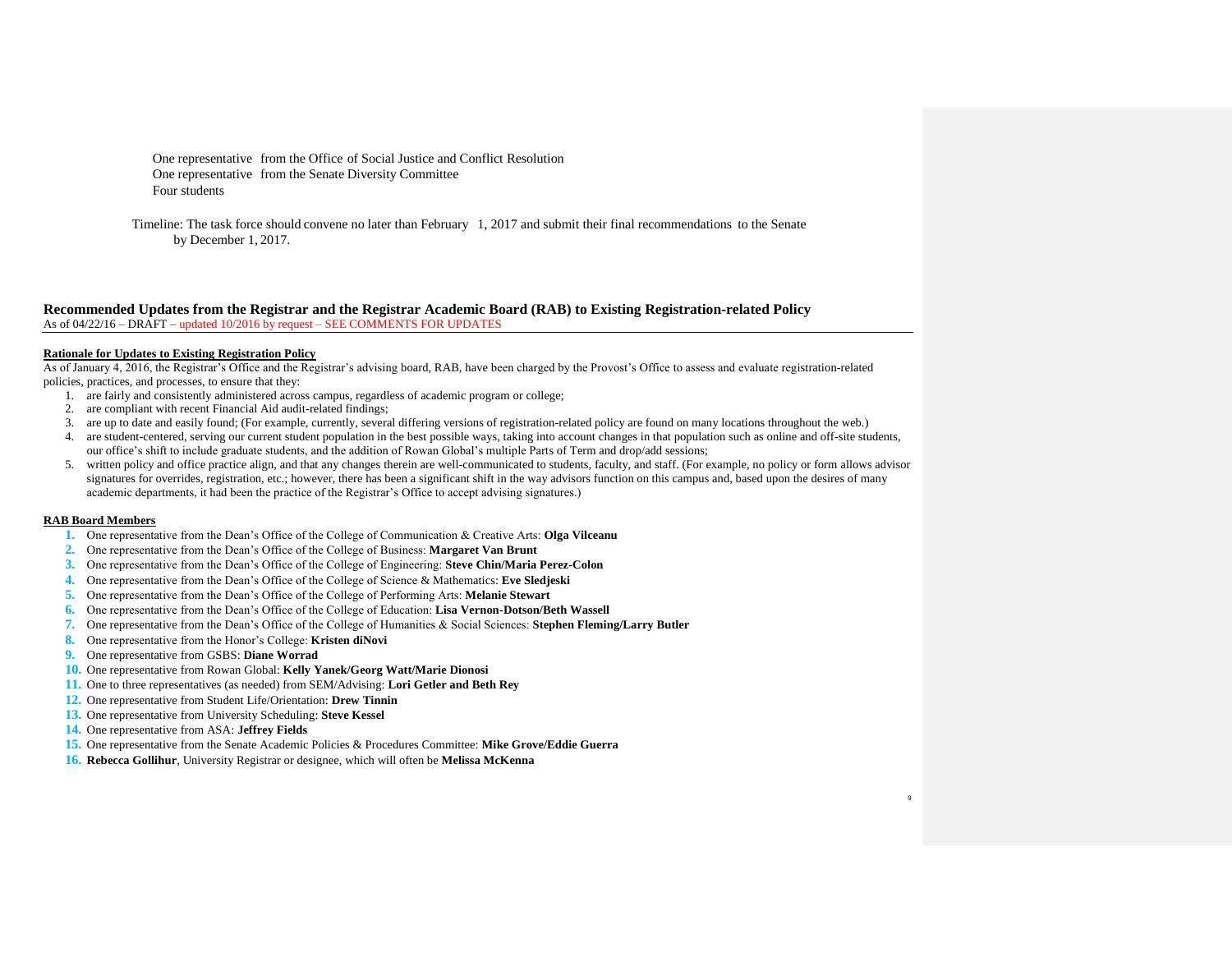#### **Update Plan/Goals**

- Part III of this document is our recommended set of updated registration-related policies that we are asking to be reviewed and approved by the Provost's Office (and AP&P/the Senate if needed).
	- o Current registration-related policy information currently appears in many locations (with differing information/formats) including the Registrar website and forms, the Provost's website, the confluence page (pasted below), and, in some cases, on individual academic college sites. With assistance and input from the Registrar Academic Board (RAB), which includes representation from each academic college, we found, consolidated, and wrote appropriate updates to the major registration-related policies.
	- o Once approved, we will work to remove outdate policies and coordinate with the Executive VP as needed to ensure that the policies appear in their full format in the confluence policy site: [https://confluence.rowan.edu/display/POLICY/Home,](https://confluence.rowan.edu/display/POLICY/Home) and also as policy summaries on our Registrar forms and website – but always linking back to the one official policy site.

#### **Timeline for Updates**

- The need for appropriate updates is urgent, given the confusion with multiple co-existing policies and practices, and the fact that most current policies do not address (or address fully) the needs of our online, off-site, and graduate students.
- Our hope is that these suggested updates can be approved and communicated in the summer 2016 term so that we may implement them no later than fall 2016. (In practice, many have already been implemented for years, but they have not and do not align with written policy, or no policy exists to support the practice which is causing confusion for students and staff - another reason for urgency.)

### **Chart outlining suggested policy updates from RAB**

Items highlighted in yellow have already been implemented due to shifts that occurred between RG and Registrar.

| Topic                                     | Old/current policy                                                                                                                                                                                                                                                       | <b>Actual practice if differs from</b>                                                                                                                                                                                                                                                                                                                                                                | Suggested new policy and                                                                                                                                                                                                                                                                                             | <b>Rationale for change</b>                                                                                                                                                                                                                                      |
|-------------------------------------------|--------------------------------------------------------------------------------------------------------------------------------------------------------------------------------------------------------------------------------------------------------------------------|-------------------------------------------------------------------------------------------------------------------------------------------------------------------------------------------------------------------------------------------------------------------------------------------------------------------------------------------------------------------------------------------------------|----------------------------------------------------------------------------------------------------------------------------------------------------------------------------------------------------------------------------------------------------------------------------------------------------------------------|------------------------------------------------------------------------------------------------------------------------------------------------------------------------------------------------------------------------------------------------------------------|
|                                           |                                                                                                                                                                                                                                                                          | policy                                                                                                                                                                                                                                                                                                                                                                                                | practice                                                                                                                                                                                                                                                                                                             |                                                                                                                                                                                                                                                                  |
| Late<br>registration<br>period and<br>fee | <b>Extended</b> registration is usually<br>conducted prior to the beginning<br>of a semester or summer session.<br>Final registration is conducted<br>prior to the first week of a<br>semester or summer session at<br>which time a late registration fee<br>is charged. | "extended registration" is a<br>term we no longer use<br>Call "late registration" instead<br>of final<br>Timing has varied - past<br>calendars show it was often<br>about one week after the<br>posted Bursar due date for the<br>$term - but the "final$<br>registration" suggests it is one<br>week prior to courses – and<br>Sp16 it was day after payment<br>due - it has not been<br>consistent. | remove "extended<br>registration" and use "late"<br>registration" to indicate period<br>after payment due date<br>make timing "after the<br>payment deadline" but the<br>actual date the fee will be<br>charged we'll work out with<br>$Bursar - so we can normally$<br>allow a one-week grace period<br>to students | "late registration" is more<br>accurate since "final" implies<br>registration ends soon and it<br>$does not - at that stage$<br>Need consistent deadline and<br>grace period so Bursar and<br>students have time to work<br>out payments before charging<br>fees |

**Commented [GRJ1]:** When I took over the role of Registrar, we already had conflicting policies and practices in place. It is confusing to our students and staff and we want to update as soon as possible. We had been told 10/28 would be the latest we had to wait for approvals so we are still hopeful that will be our date – especially as most on this form overlaps and we have to launch all together.

**Commented [GRJ2]:** Roberta Harvey, RAB, and Mike Grove agreed that these were allowed to be implemented and were FYI only. This leaves only 6 items.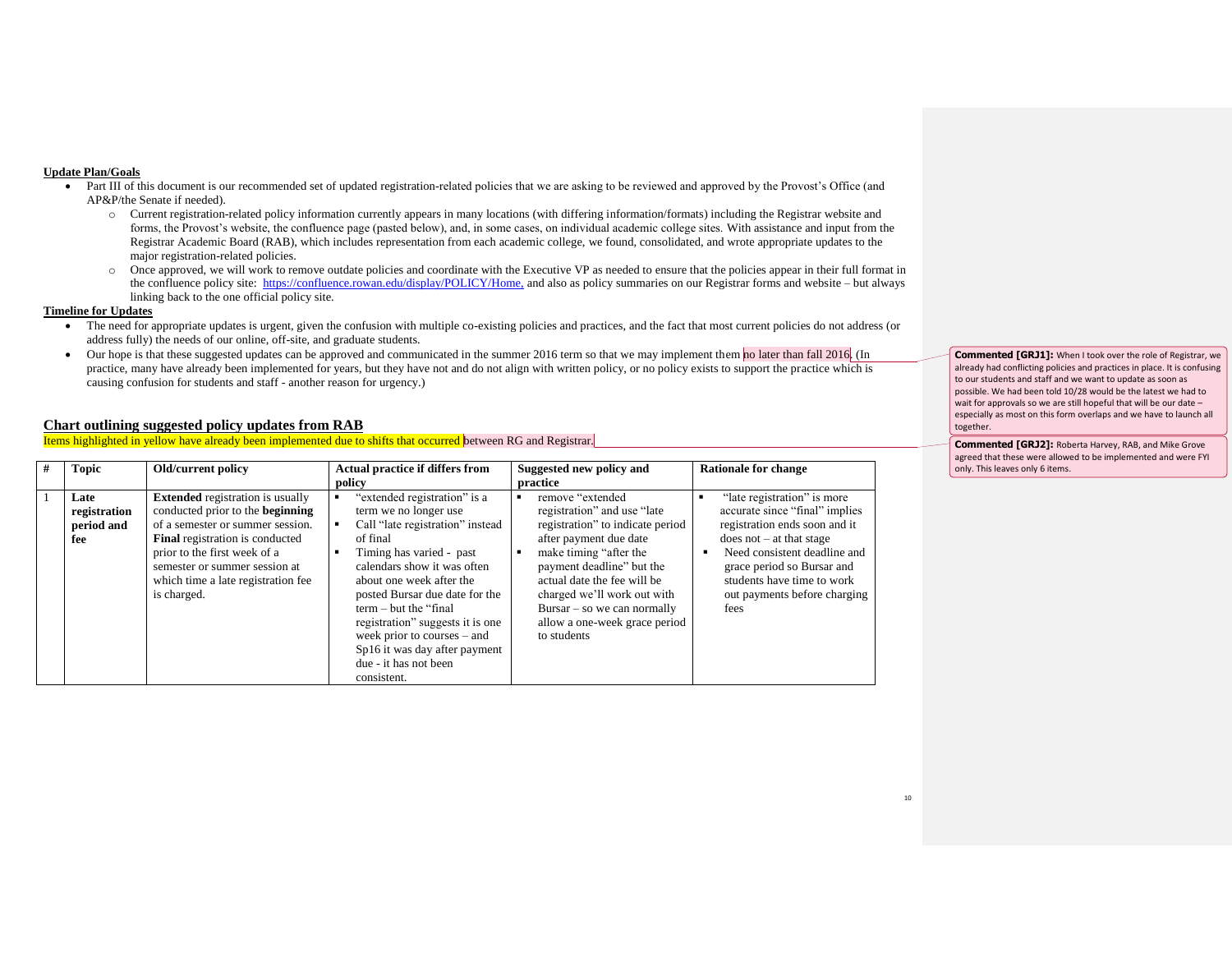| #              | <b>Topic</b>                                                                                                   | Old/current policy                                                                                                                                                                                                                                                                                                                                                                        | <b>Actual practice if differs from</b>                                                                                                                                                                                                                                                                                                                                                                                                  | Suggested new policy and                                                                                                                                                                                                                                                                                                                                                                                             | <b>Rationale for change</b>                                                                                                                                                                                                                                                                                                                                                                                                                |
|----------------|----------------------------------------------------------------------------------------------------------------|-------------------------------------------------------------------------------------------------------------------------------------------------------------------------------------------------------------------------------------------------------------------------------------------------------------------------------------------------------------------------------------------|-----------------------------------------------------------------------------------------------------------------------------------------------------------------------------------------------------------------------------------------------------------------------------------------------------------------------------------------------------------------------------------------------------------------------------------------|----------------------------------------------------------------------------------------------------------------------------------------------------------------------------------------------------------------------------------------------------------------------------------------------------------------------------------------------------------------------------------------------------------------------|--------------------------------------------------------------------------------------------------------------------------------------------------------------------------------------------------------------------------------------------------------------------------------------------------------------------------------------------------------------------------------------------------------------------------------------------|
|                |                                                                                                                |                                                                                                                                                                                                                                                                                                                                                                                           | policy                                                                                                                                                                                                                                                                                                                                                                                                                                  | practice                                                                                                                                                                                                                                                                                                                                                                                                             |                                                                                                                                                                                                                                                                                                                                                                                                                                            |
| $\overline{2}$ | <b>Define</b><br>"Primary<br><b>Part of</b><br>Term" to<br>show major<br>registration<br>deadlines for<br>term | No definition exists<br>$\blacksquare$<br>Only the main/full Part of<br>Term/Session was ever<br>addressed with deadline dates<br>by the Registrar                                                                                                                                                                                                                                        | As of Spring 2016, we<br>$\blacksquare$<br>provided the major<br>registration deadline dates for<br>the students Registrar serves,<br>and defined "Primary Part of<br>Term" as "those Parts of Term<br>that are intended for non-<br>medical students and have at<br>least 20 sections and/or serve<br>more than one student<br>population."                                                                                            | See "actual practice"<br>٠                                                                                                                                                                                                                                                                                                                                                                                           | Some terms there are 30 or<br>٠<br>more Parts of Term – but at<br>least the major Parts of Term<br>(in which most students fall)<br>need to have posted deadlines<br>so we can perform proper<br>processing<br>Registrar now oversees<br>Rowan Global, accelerated,<br>online, and graduate students<br>- so the major Part of Term<br>deadlines need to be<br>established, shared, and easy<br>for students, faculty and staff<br>to find |
| 3              | <b>Approvals</b><br>for<br>registration-<br>related<br>forms                                                   | Required signatures on forms<br>vary (a few are outlined<br>below):<br>Pre-req: instructor and<br>$\circ$<br>chair<br>P/NC: instructor<br>$\circ$<br>Duplicate Crse. Waiver:<br>$\circ$<br>chair<br>Course repeat: chair<br>$\circ$<br>Hardship Withdrawal:<br>$\circ$<br>instructor, chair, and dean<br>Ultimately, all registration-related<br>forms should go through this<br>process. | Registrar has and is accepting<br>$\blacksquare$<br>many variations of the actual<br>signature policies - only one<br>signature (if the higher-level<br>signee), advisor signatures<br>(not included on forms), and<br>in some cases, other<br>signatures (not indicated on<br>forms) since acad. depts.<br>differ on whom they will<br>allow to authorize – but there<br>is no policy guiding this so we<br>can be fair and consistent | Reduce forms to minimum #<br>$\blacksquare$<br>of signatures needed<br>Each acad. dept. uses an<br>"alias" email address such as<br>BiologyDept@rowan.edu<br>(some already have)<br>Dept. establishes that those<br>٠<br>who access above address<br>have authority to sign off on<br>these particular forms<br>Registrar uses and tells<br>students to use above address<br>and will accept approvals<br>from above | Need consistency<br>٠<br>Inconsistencies cause<br>confusion and delays<br>Many times, it is difficult for<br>٠<br>students to reach the<br>designated signees at all or in<br>a timely manner<br>Need more flexibility (for<br>Registrar and acad. Depts.) to<br>be able to process our many<br>override requests efficiently                                                                                                              |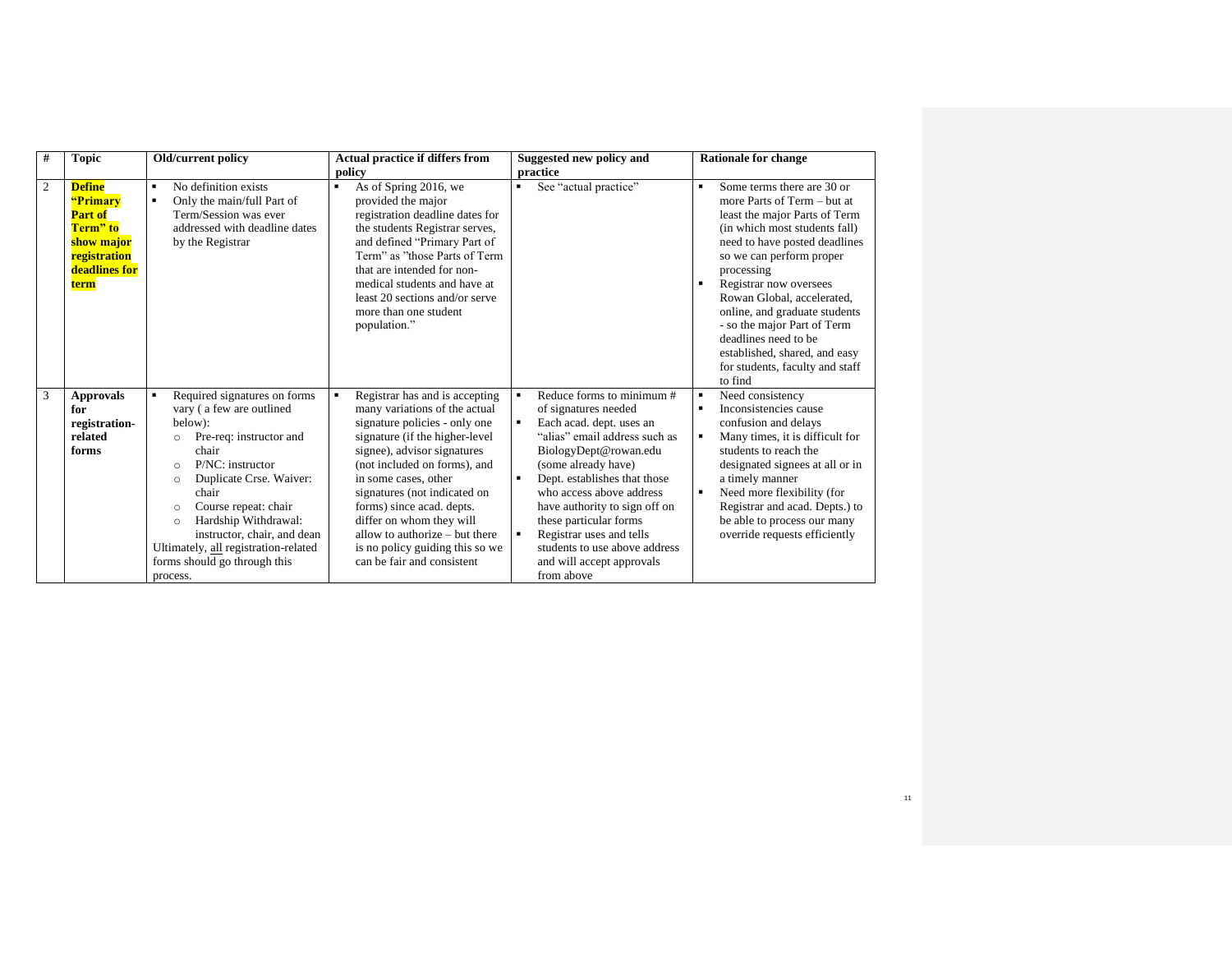| # | <b>Topic</b>                                       | Old/current policy                                                                                                      | <b>Actual practice if differs from</b>                                                                                                                                                                                                                                                                                                                                                                                                                                                                                                                                                                                                                                                                                                                                                                                | Suggested new policy and   | <b>Rationale for change</b>                                                                                                                                                                                                                        |
|---|----------------------------------------------------|-------------------------------------------------------------------------------------------------------------------------|-----------------------------------------------------------------------------------------------------------------------------------------------------------------------------------------------------------------------------------------------------------------------------------------------------------------------------------------------------------------------------------------------------------------------------------------------------------------------------------------------------------------------------------------------------------------------------------------------------------------------------------------------------------------------------------------------------------------------------------------------------------------------------------------------------------------------|----------------------------|----------------------------------------------------------------------------------------------------------------------------------------------------------------------------------------------------------------------------------------------------|
|   |                                                    |                                                                                                                         | policy                                                                                                                                                                                                                                                                                                                                                                                                                                                                                                                                                                                                                                                                                                                                                                                                                | practice                   |                                                                                                                                                                                                                                                    |
| 4 | <b>Regular</b><br><b>Drop/Add</b><br><b>Period</b> | The dates for the full<br>٠<br>term drop/add have<br>always reflected 5<br>business days from the<br>start of the term. | Same with the addition of<br>٠<br>Rowan Global drop/adds:<br>If the course length/Part of<br>٠<br>Term in which the course<br>appears is 3 weeks or<br>shorter:<br>Regular Drop/Add dates<br>$\circ$<br>are the first 2 business<br>days of the session/Part<br>of Term in which the<br>course appears<br>If the course length/Part of<br>Term in which the course<br>appears is over 3 weeks and<br>up to 6 weeks:<br>Regular Drop/Add dates<br>are the first 3 business<br>days of the session/Part<br>of Term in which the<br>course appears<br>If the course length/Part of<br>٠<br>Term in which the course<br>appears is over 6 weeks and<br>up to the full term (12-16)<br>weeks):<br>Regular Drop/Add dates<br>are the first 5 business<br>days of the session/Part<br>of Term in which the<br>course appears | See "actual practice"<br>٠ | This is not a change to past<br>٠<br>policy or practice, but we are<br>simply putting Rowan Global<br>and main campus/Registrar<br>dates together, making them<br>easier to find and follow<br>Need drop/add dates for all<br>٠<br>course lengths. |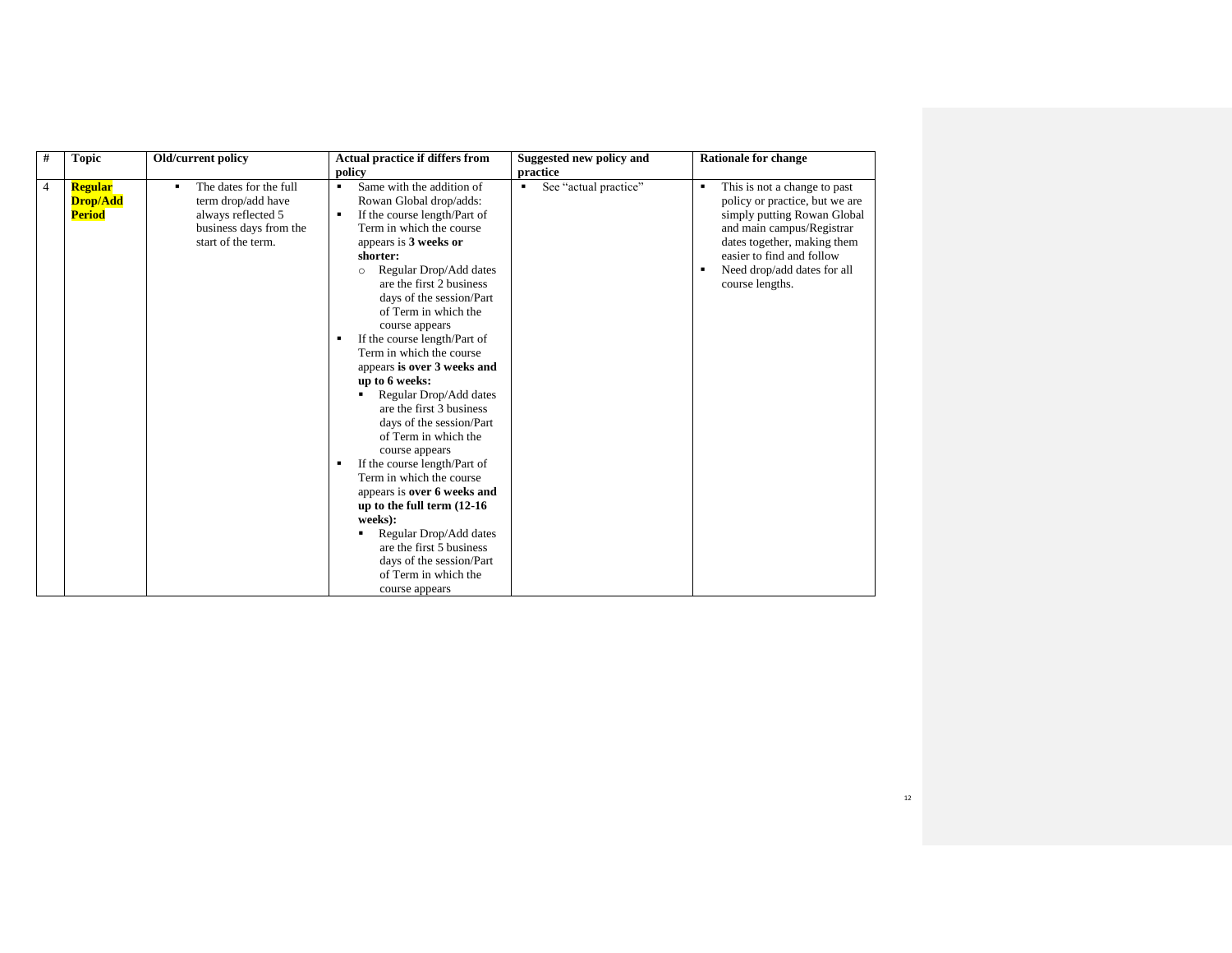| # | <b>Topic</b>                           | Old/current policy                                                                                                                              | Actual practice if differs from<br>policy                                                         | Suggested new policy and<br>practice                                                                                                                                                                                                                                                                                                                                                                                                                                                                                                                                                   | <b>Rationale for change</b>                                                                                                                                                                                                                                                                                                                                                                                                                                                                                          |
|---|----------------------------------------|-------------------------------------------------------------------------------------------------------------------------------------------------|---------------------------------------------------------------------------------------------------|----------------------------------------------------------------------------------------------------------------------------------------------------------------------------------------------------------------------------------------------------------------------------------------------------------------------------------------------------------------------------------------------------------------------------------------------------------------------------------------------------------------------------------------------------------------------------------------|----------------------------------------------------------------------------------------------------------------------------------------------------------------------------------------------------------------------------------------------------------------------------------------------------------------------------------------------------------------------------------------------------------------------------------------------------------------------------------------------------------------------|
| 5 | Late<br>Drop/Add<br>Period<br>and Form | Up to 2 weeks after drop/add<br>٠<br>and required hardship<br>documentation and instructor.<br>chair, dean, Registrar, and<br>Bursar signatures | Same - except the deadline is<br>$\blacksquare$<br>violated constantly for<br>legitimate reasons. | Establish shorter deadlines<br>because two weeks after<br>drop/add is too long<br>After the Regular<br>$\circ$<br>Drop/Add period, a<br>grace period of equal<br>length to the drop/add<br>period (for the particular<br>course/Part of Term) is<br>provided to<br>accommodate special<br>circumstances that<br>delayed the original<br>registration adjustment.<br>Provide timelier, less<br>cumbersome process for<br>faculty and student to manage<br>administrative delays and<br>cases like Internship and Field<br>Exp. that might be set<br>up/begin after regular<br>drop/add. | Current late drop/add process<br>is only possible during<br>hardship and is too $\log - \text{up}$<br>to weeks after regular<br>drop/add.<br>RAB felt that a shorter period<br>$\blacksquare$<br>would more easily allow for<br>the many necessary<br>administrative drop/adds<br>(without<br>documentation/hardship) to<br>occur in a more timely manner<br>and better serve students. (The<br>hardship option is still<br>possible through the hardship<br>form if there is not an<br>administrative issue/delay.) |
|   |                                        |                                                                                                                                                 |                                                                                                   | Reduce to only one or two<br>signatures – depending upon<br>situation (adds always need<br>instructor but drops may only<br>need signature from staff<br>member (such as Bursar or<br>Aid) who can verify delay.<br>Adds can continue to happen<br>even after this period if<br>circumstances warrant - with<br>instructor-only approval.                                                                                                                                                                                                                                              |                                                                                                                                                                                                                                                                                                                                                                                                                                                                                                                      |

**Commented [GRJ3]:** Adds would always need the instructor AND another signature - but from whom – depends on the situation. If it is an aid issue =- they need Aid. If it is an academic issue, they would need the chair. If it were a housing issue, they would need Housing. The Registrar would work hard to make this clear on the form and to properly advise about this.

Most late add/drops are administrative and not academic - and so we would accept appropriate University Officers.

If a drop were confirmed (by the appropriate Univ. Officer) to be due to an administrative issue or error (usually aid or bursar related) then we would not require an instructor signature but we would advise them to notify the instructor and we are working on automated emails for even better notification.

**Commented [GRJ4]:** Late adds would have to have a valid reason: like the course met for the first time after the drop/add period. There was a weather delay. It was an internship that started late anyway. Essentially, the currently practice of allowing special late adds with special reason has already been happening and is not changing.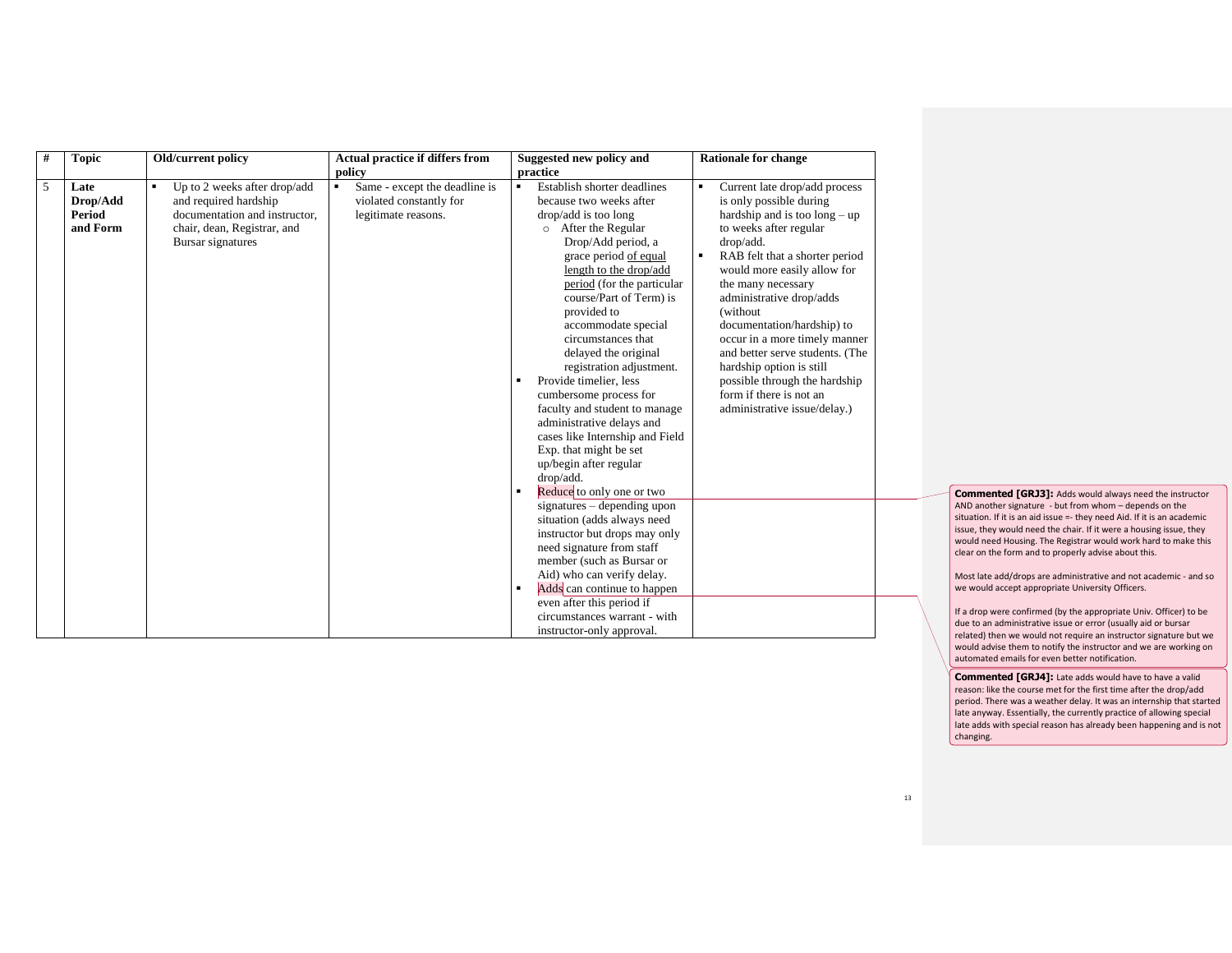| # | <b>Topic</b>                                                    | Old/current policy                                                                                                                                                                                                                                                                                                                                        | Actual practice if differs from<br>policy                                       | Suggested new policy and<br>practice                                                                                                                                                                                                                                                                                                                                                                                                                | <b>Rationale for change</b>                                                                                                                                                                                                                                                                                                                                                                                                                                                                                      |
|---|-----------------------------------------------------------------|-----------------------------------------------------------------------------------------------------------------------------------------------------------------------------------------------------------------------------------------------------------------------------------------------------------------------------------------------------------|---------------------------------------------------------------------------------|-----------------------------------------------------------------------------------------------------------------------------------------------------------------------------------------------------------------------------------------------------------------------------------------------------------------------------------------------------------------------------------------------------------------------------------------------------|------------------------------------------------------------------------------------------------------------------------------------------------------------------------------------------------------------------------------------------------------------------------------------------------------------------------------------------------------------------------------------------------------------------------------------------------------------------------------------------------------------------|
| 6 | Late start<br>registration<br>and<br>adjustment<br>form/process | There was no real policy or<br>process – students who<br>wanted to take late-start<br>courses had to complete the<br>cumbersome late drop/add<br>process, that technically,<br>required hardship<br>documentation and had to be<br>completed within 2 weeks of<br>start of term $-$ even though the<br>course in question still had<br>registration open. | Same - except the deadline is<br>violated constantly for<br>legitimate reasons. | Establish a late start<br>$\blacksquare$<br>registration and adjustment<br>policy and form that allows<br>students to easily register for<br>late-start courses (those that<br>begin in October/March) that<br>have availability and/or to<br>drop those same courses<br>within the appropriate<br>drop/add periods<br>Establish and better<br>communicate that the<br>drop/add periods for late-start<br>courses differ from full-term<br>courses. | Need formal process and form<br>so students and staff don't<br>unnecessarily complete late<br>add form for a class that has<br>not yet begun<br>Eliminate confusion and need<br>for multiple signatures<br>Working to try to put late-start<br>registration process online but<br>in the meantime, manual<br>process of some type is<br>needed.<br>Also need to ensure that<br>anyone going through this<br>notifies Aid so that they are<br>packaged/adjusted correctly<br>with the proper number of<br>credits |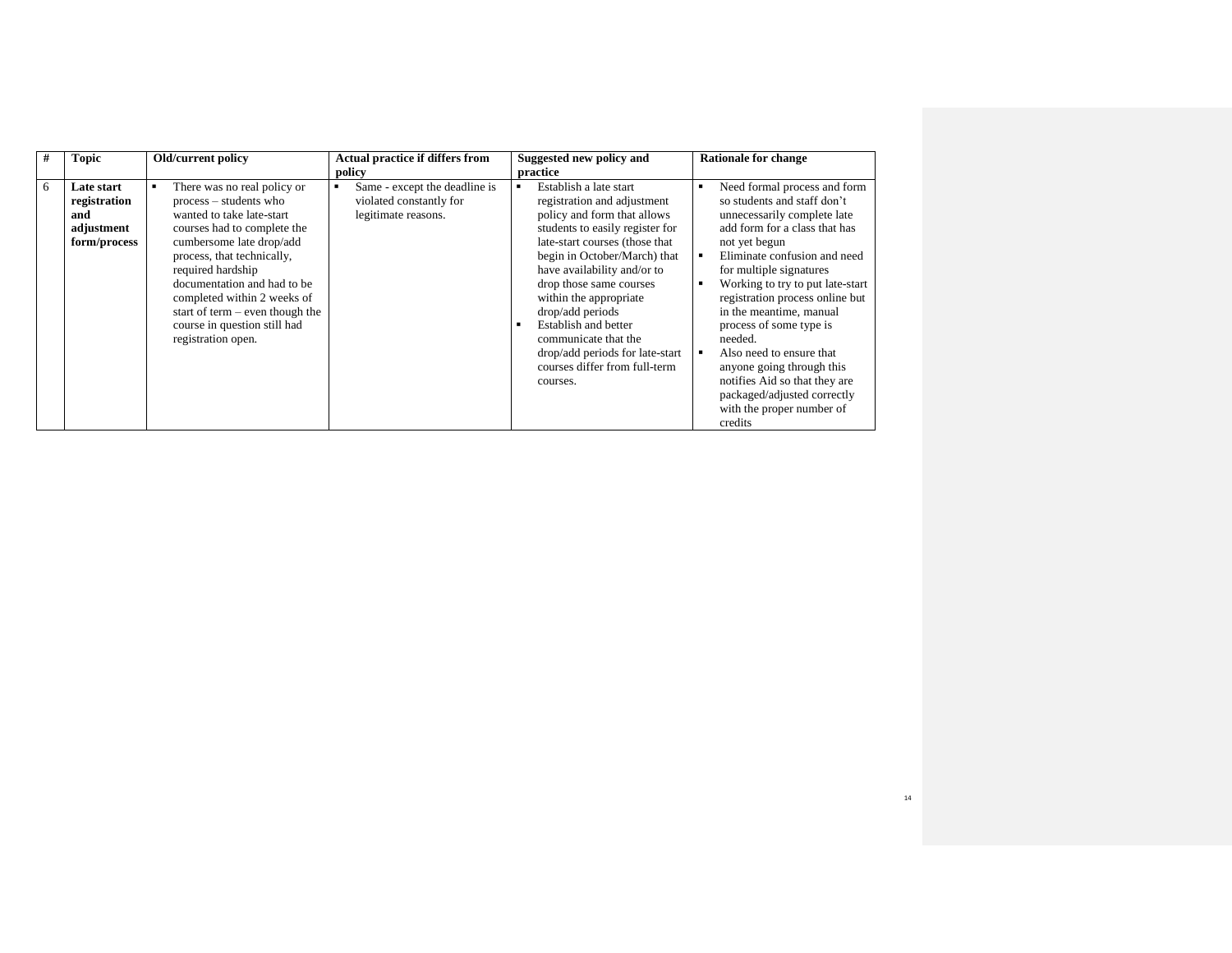| #<br><b>Topic</b>                            | Old/current policy                                                                                                                                                                                                                                                                                                                                                                                                                                                                                                                                                              | Actual practice if differs from           | Suggested new policy and                                                                                                                                                                                                                                                                                                                                                                                                                                                                                                                                                                                                                                                                                                                                                                                                                                                                | <b>Rationale for change</b>                                                                                                                                                                                                                                                                                                                                                                                                                                                                                                                                                                                                                                                                                                                                                                                                                                                                                                                                                                                                                                                                                                                                                                                                                                   |                                                                                                                                                                                                                                                                                                                                                                                                                                          |
|----------------------------------------------|---------------------------------------------------------------------------------------------------------------------------------------------------------------------------------------------------------------------------------------------------------------------------------------------------------------------------------------------------------------------------------------------------------------------------------------------------------------------------------------------------------------------------------------------------------------------------------|-------------------------------------------|-----------------------------------------------------------------------------------------------------------------------------------------------------------------------------------------------------------------------------------------------------------------------------------------------------------------------------------------------------------------------------------------------------------------------------------------------------------------------------------------------------------------------------------------------------------------------------------------------------------------------------------------------------------------------------------------------------------------------------------------------------------------------------------------------------------------------------------------------------------------------------------------|---------------------------------------------------------------------------------------------------------------------------------------------------------------------------------------------------------------------------------------------------------------------------------------------------------------------------------------------------------------------------------------------------------------------------------------------------------------------------------------------------------------------------------------------------------------------------------------------------------------------------------------------------------------------------------------------------------------------------------------------------------------------------------------------------------------------------------------------------------------------------------------------------------------------------------------------------------------------------------------------------------------------------------------------------------------------------------------------------------------------------------------------------------------------------------------------------------------------------------------------------------------|------------------------------------------------------------------------------------------------------------------------------------------------------------------------------------------------------------------------------------------------------------------------------------------------------------------------------------------------------------------------------------------------------------------------------------------|
| $7\phantom{.0}$<br>Withdrawal<br>Form/proces | Currently, there are 3<br>٠<br>withdrawal periods that<br>reference weeks of the course<br>Regular Withdrawal is after<br>drop/add and before mid-term<br>& requires instructor signature<br>only and uses a W grade<br>Late Withdrawal is between<br>mid-term & last 4 weeks and<br>requires instructor and chair<br>signatures and uses either a<br>WP or WF<br>$\blacksquare$<br>Hardship Withdrawal is last 4<br>weeks of term, requires<br>instructor, chair, and dean<br>signatures and uses either a<br>WP or WF AND can only be<br>used in documented hardship<br>cases | policy<br>Same as policy.<br>$\mathbf{r}$ | practice<br>Change weeks/terms to % of<br>Part of Term but keeping<br>overall timelines the same<br>Remove the hardship<br>withdrawal and make a<br>separate process<br>Have one withdrawal form for<br>Regular and Late and keep<br>those processes and signatures<br>for each (as outlined under<br>current policy column)<br>In addition to recommending<br>that students consult with their<br>advisor, we are adding a<br>student verification section<br>where they confirm they have<br>spoken with other offices<br>around campus so the student<br>is fully aware of the financial<br>and other consequences of this<br>action.<br>Clarifying that the signature is<br>verifying last date of<br>attendance and "grade" as<br>opposed to approval. Confirm<br>withdrawals at this stage<br>should be guaranteed for the<br>student who follows proper<br>process and deadlines | Deadlines have to be<br>percentages and not actual<br>weeks, and must reference<br>course/Part of Term (not term)<br>in order to serve our many<br>courses of differing lengths.<br>There is confusion about<br>being able to withdraw for<br>academic reasons and we<br>would like to make the<br>withdraw process more<br>streamlined and remove<br>hardship from at least this<br>portion/form to make it clear<br>that students can withdraw for<br>any reason up to the 75%<br>point of the course (See<br>hardship form.)<br>With 6 (or more) academic<br>colleges addressing hardship<br>issues, it is not possible to be<br>fair and consistent across the<br>board - and currently, it<br>happens that a student who<br>withdraws from 2 classes in 2<br>different colleges are allowed<br>to withdraw in one and not<br>another<br>Since students no longer<br>receive a refund with course<br>withdrawals at any stage, and<br>they must still pay for the<br>course and have it appear on<br>their transcript with no credit,<br>it was suggested during the<br>recent financial aid audit, that<br>there should not be obstacles<br>to withdrawing, and RAB felt<br>that at least before hardship<br>stage, withdrawals should be<br>guaranteed. | Commented [GRJ5]: % would be 25-50%, 50-75% and then the<br>last 25 %. This % follows the current date practices.<br><b>Commented [GRJ7]:</b> Many of these changes are necessary<br>based upon direct feedback from the recent audit and designed to<br>allow us to be compliant with process and timelines.<br><b>Commented [GRJ6]:</b> The W would be for the 25-50% period<br>and the WP/WF is for after that. This is not changing. |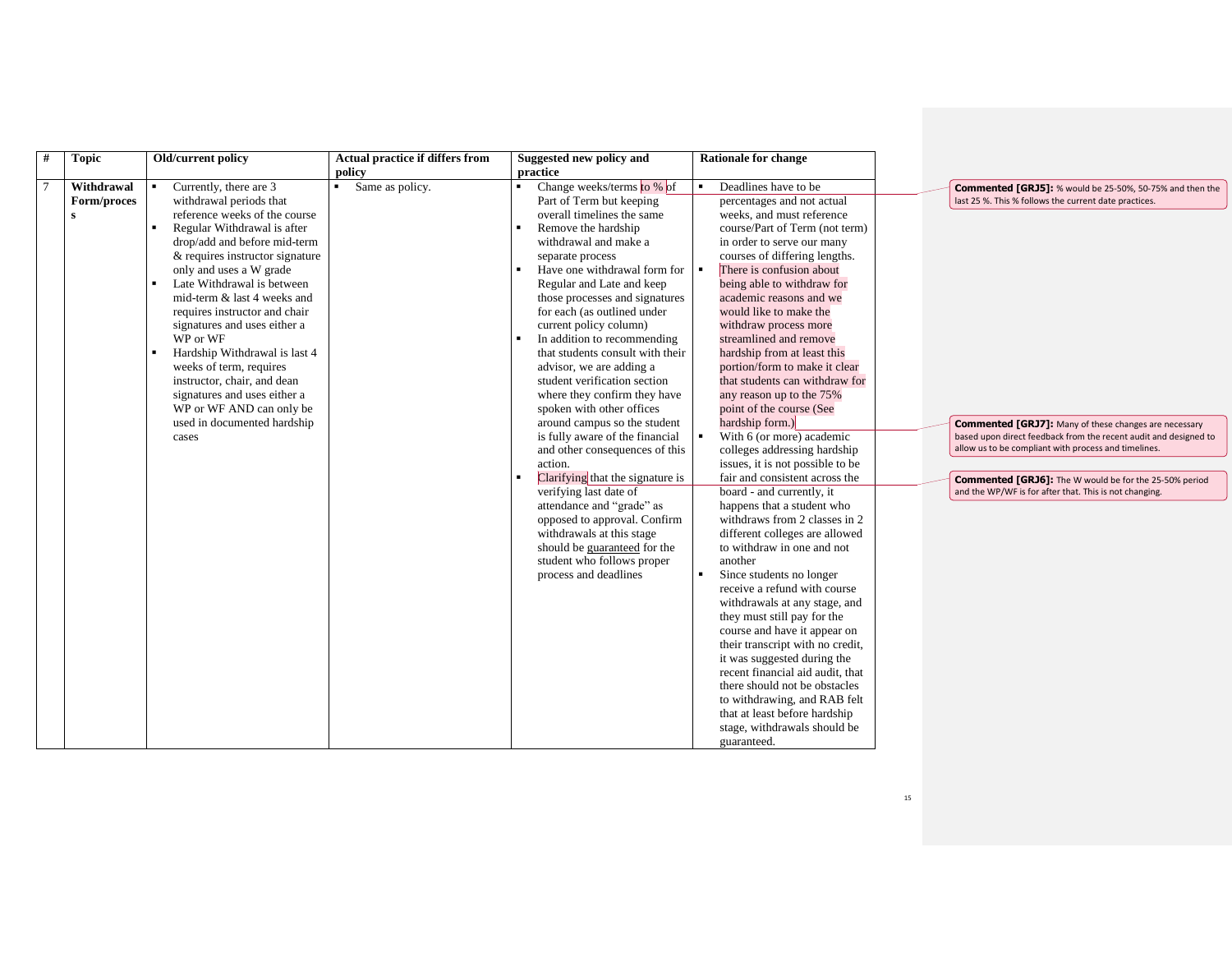| # | <b>Topic</b>                            | Old/current policy                                                                                                                                                                                                                                                                                                                  | Actual practice if differs from<br>policy                                                                                                                                                                                               | Suggested new policy and<br>practice                                                                                                                                                                                                                                                                                                                                                                                                                                                                                                                                                                            | <b>Rationale for change</b>                                                                                                                                                                                                                                                                                                                                                                                                                                                                                                                                                                                                                                                                                                                                                                                                                                       |  |
|---|-----------------------------------------|-------------------------------------------------------------------------------------------------------------------------------------------------------------------------------------------------------------------------------------------------------------------------------------------------------------------------------------|-----------------------------------------------------------------------------------------------------------------------------------------------------------------------------------------------------------------------------------------|-----------------------------------------------------------------------------------------------------------------------------------------------------------------------------------------------------------------------------------------------------------------------------------------------------------------------------------------------------------------------------------------------------------------------------------------------------------------------------------------------------------------------------------------------------------------------------------------------------------------|-------------------------------------------------------------------------------------------------------------------------------------------------------------------------------------------------------------------------------------------------------------------------------------------------------------------------------------------------------------------------------------------------------------------------------------------------------------------------------------------------------------------------------------------------------------------------------------------------------------------------------------------------------------------------------------------------------------------------------------------------------------------------------------------------------------------------------------------------------------------|--|
| 8 | Hardship<br>Form/proces<br>$\mathbf{s}$ | Currently hardship withdrawal<br>٠.<br>is the final/latest part of<br>course withdrawal – which is<br>re-pasted below:<br>Hardship Withdrawal is<br>$\circ$<br>last 4 weeks of term.<br>requires instructor, chair,<br>and dean signatures and<br>uses either a WP or WF<br>AND can only be used in<br>documented hardship<br>cases | $\blacksquare$<br>Same as policy but we often<br>need many exceptions and<br>often documentation is not<br>attached or there isn't<br>verifiable documentation,<br>which puts individual<br>academic colleges in difficult<br>position. | Like withdrawal<br>$\blacksquare$<br>period/process, use % instead<br>of weeks<br>$\blacksquare$<br>Separate from withdrawal<br>process and make it its own<br>year-round/term-long process<br>Have the hardship form and<br>process managed between the<br>Registrar and VP Student Life<br>to enable better/faster/more<br>consistent processing<br>Logging of forms/request will<br>take place to ensure timelier<br>completion of entire process<br>(course and costs and aid)<br>adjustments) which is<br>necessary per aid audit and for<br>return of Title IV funds which<br>must be done within 45 days | Deadlines have to be<br>٠<br>percentages and not actual<br>weeks, and must reference<br>course/Part of Term (not term)<br>in order to serve our many<br>courses of differing lengths.<br>By separating from the<br>withdrawal form, it will mean<br>fewer forms overall and less<br>confusion regarding when<br>documentation is and is not<br>needed<br>٠<br>New process acknowledges<br>that hardship could occur at<br>any time (not just final 25% of<br>course/term) and we need to<br>provide more flexibility and<br>options to students<br>This change would make the<br>hardship process a one-stop<br>shop so that hardship cases are<br>evaluated fairly and<br>consistently across colleges by<br>having the same individual<br>(VP of Student Life) who<br>currently handles hardship<br>university/term withdrawals<br>manage the course withdrawal |  |
|   |                                         |                                                                                                                                                                                                                                                                                                                                     |                                                                                                                                                                                                                                         |                                                                                                                                                                                                                                                                                                                                                                                                                                                                                                                                                                                                                 | process as well.<br>The above also allows us to<br>$\blacksquare$<br>better streamline<br>coding/processing for<br>financial aid audit purposes<br>across both course and<br>university/term withdrawals<br>This change also removes<br>٠<br>additional obstacles from the<br>course withdrawal process and<br>therefore, is again, more in<br>line with the financial aid<br>audit findings                                                                                                                                                                                                                                                                                                                                                                                                                                                                      |  |

**Commented [GRJ8]:** The idea was to recognize that hardship can happen in the first week or the last week and with courses of any length and in any session =- including winter and summer. This was important to note b/c due to the audit, if there is a withdrawal, there are only 45 days from the initial request to finalize return of Title IV \$ so we have to be diligent year-round.

**Commented [GRJ9]:** This is actually already implemented b/c we had no choice with the varying term lengths.

**Commented [GRJ10]:** Due to the recent shift with Student Affairs, Dr. Hand has informed me that he and I and RAB will work together to decide who oversees which portions to make sure it is audit-compliant, fair, and timely. It is likely this will be a committee – which was one of RAB's suggestions. Otherwise, processing we suggest will be the same.

UPDATE: I still have to talk to Dr. Hand, BUT we will ensure we follow best practice and that a process for oversight and review will be developed in consultation with all academic colleges/Dean's Office.